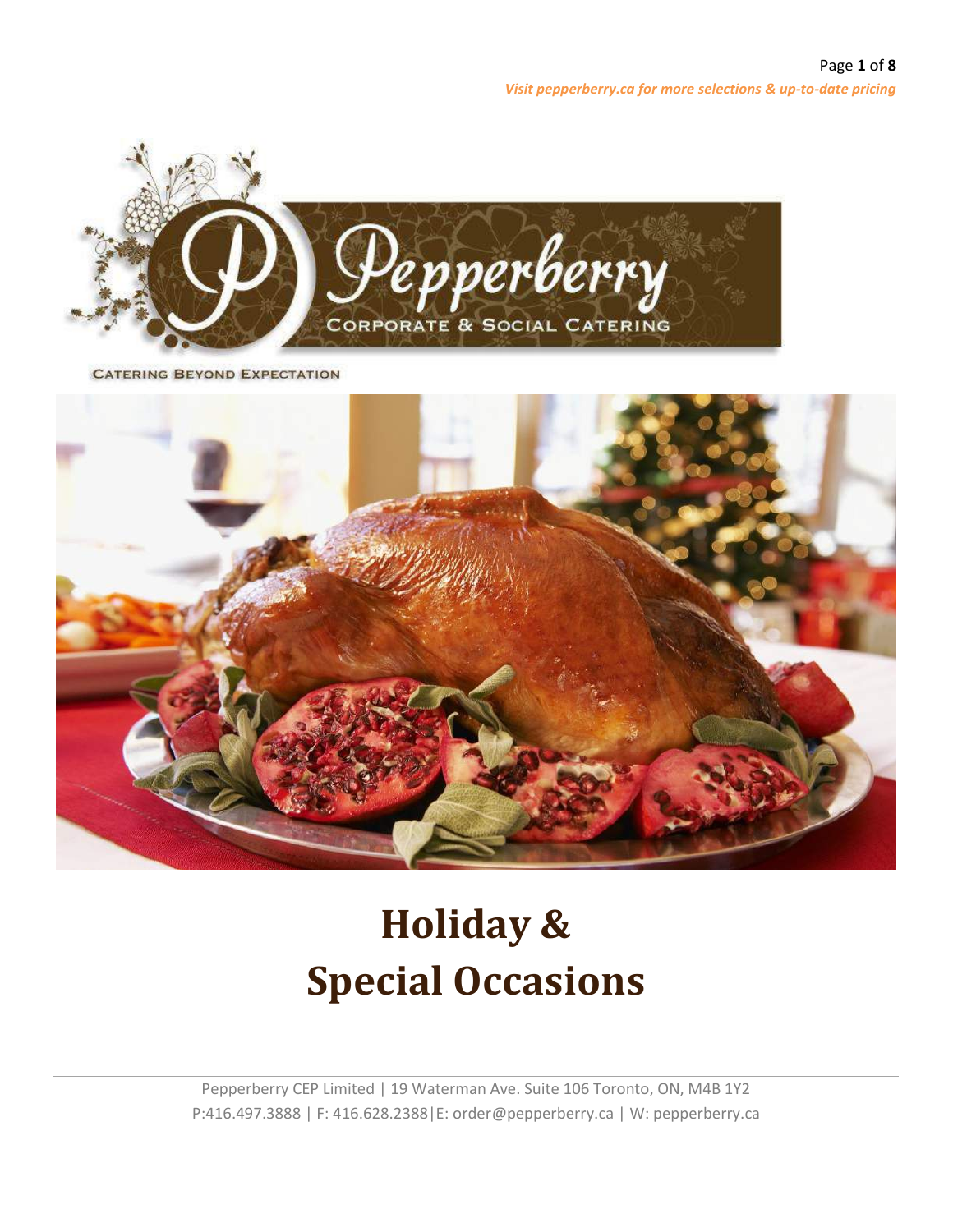# **Festive A la Carte**

# **All serving minimum 10**

- Classic roast turkey breast (sliced), herbs and dried fruit stuffing, pan jus gravy, and Pepperberry cranberry sauce **(\$19.95 pp)**
- Roasted beef tenderloin medallions with Tarragon & Red Wine Jus **(\$22.95 pp)**
- Grilled beef tenderloin medallion in three peppercorn cream sauce **(\$20.95 pp)**
- Grilled Salmon fillet with fruit salsa **(\$16.95 pp)**
- Roasted lamb leg with honey & rosemary rub **(\$22.95 pp)**
- Old fashioned holiday glazed ham **(\$15.95 pp)**
- Prime Rib Roast: Tender, slow roasted fall-off-the-bone, prime Rib Boneless Ribeye roast marinated in our red wine & port sauce **(\$21.95 pp)**
- Beef Brisket Slow roasted with BBQ spices for maximum flavor **(\$15.95 pp)**

## **For full selections of sides, salads, and desserts, please see our regular menu.**

- \* Please place your orders no later than 3 PM to ensure availability.
- \* Special Order Gluten-Free & Vegan options are available & maybe subject to additional charges.

# **Festive Holiday Buffets**

# **Holiday Buffet # 1**

1 Starter + 1 Main Course + 2 sides + Bread & Butter + 1 Dessert **\$30.95 pp (min 12)**

#### **Holiday Buffet # 2** 1 Starter + 1 Main Course + 3 sides + Bread & Butter + 1 Dessert **\$35.95 pp (min 12)**

**Holiday Buffet # 3** 2 Starters + 2 Main Courses + 3 sides + Bread & Butter + 2 Desserts **\$59.95 pp (min 12)**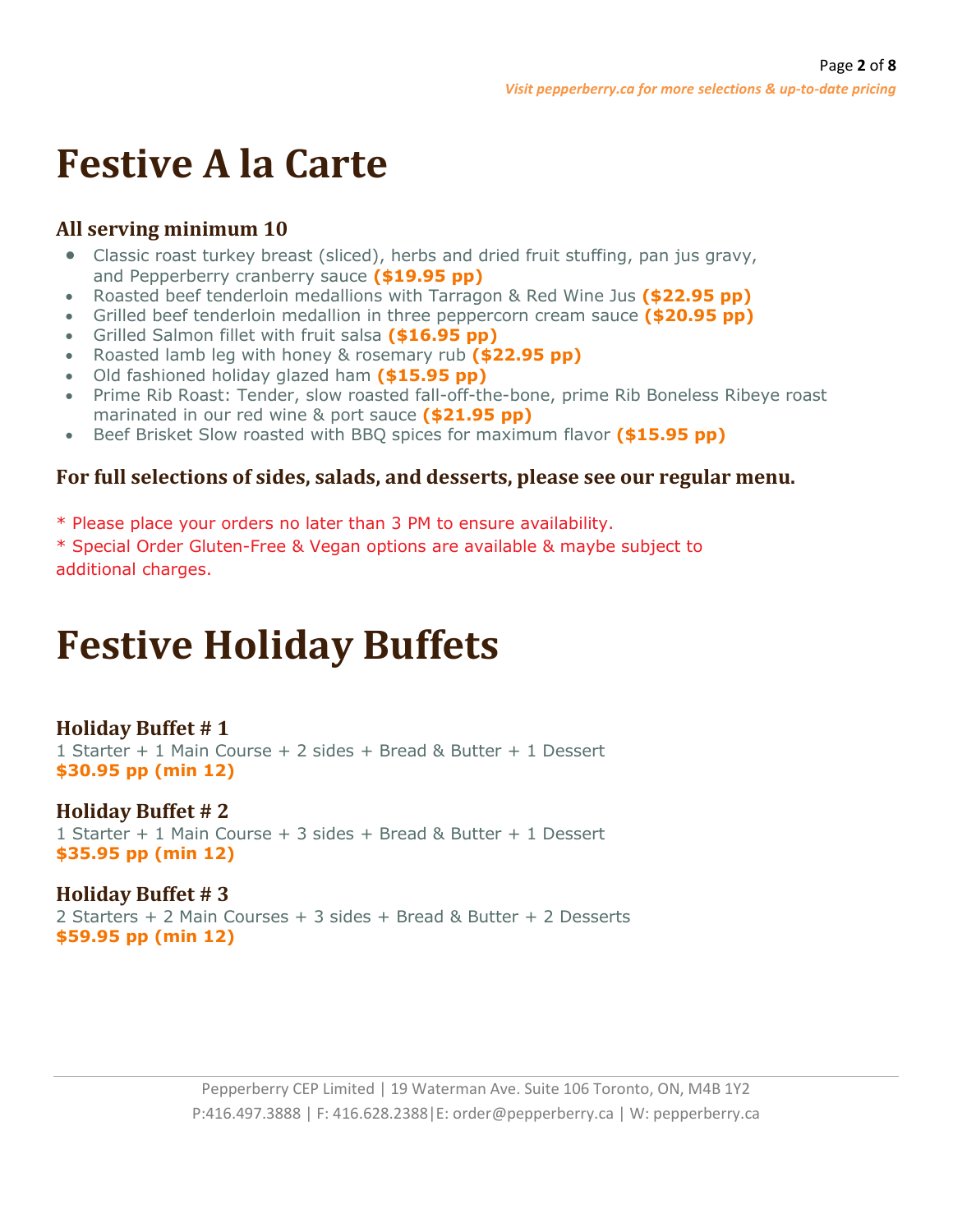# **All buffet packages include bread and butter and/or assorted dinner rolls with whipped butter.**

#### **Selection of Starters:**

- Selected imported & domestic cheeses accompanied by crackers, grapes & dried fruit served with assorted crackers, and flatbreads.
- Fresh baked sourdough breads with avocado hummus dip
- Bocconcini, cherry tomato and fresh basil skewers
- Vegetable spring rolls with dipping sauce
- Chicken spring rolls with dipping sauce
- Baked root beet cup filled with roasted diced butternut squash, red pepper and fresh rosemary
- Vegetable samosas with sweet chili dipping sauce
- Assorted meat samosas with sweet chili dipping sauce
- Roast beef with black bean on blinis with Asiago and fresh rosemary
- Leek and mushroom tart
- Cranberry and brie tart

## **Selection of Main Courses:**

- Classic roast turkey breast (sliced), herbs and dried fruit stuffing, pan jus gravy, and Pepperberry cranberry sauce
- Roasted beef tenderloin medallions with Tarragon & Red Wine Jus
- Grilled beef tenderloin medallion in three peppercorn cream sauce
- Grilled Salmon fillet with fruit salsa
- Roasted lamb leg with honey & rosemary rub
- Old fashioned holiday glazed ham
- Prime Rib Roast: Tender, slow roasted fall-off-the-bone, prime Rib Boneless Rib Eye roast marinated in our red wine & port sauce
- Beef Brisket Slow roasted with BBQ spices for maximum flavor

# **Selection of Sides:**

- Carrots, cauliflower, and broccoli florets
- Roasted winter root vegetable (potatoes, parsnip, yam, etc...)
- Green beans with julienne sweet peppers
- Candied yam wedges
- Vegetable medley with olive oil and fresh herbs
- Grilled vegetables include red and green peppers, zucchini, Cremini mushrooms
- Kale Salad with apple cider dressing
- Couscous and green beans salad
- Rosemary roasted potatoes
- Garlic mashed potatoes
- Butternut squash soup (can be with cream or without)
- Creamy Leek, and potato soup
- For more options please pick any side from our Sides Menu, or any salad from our Salad Menu or any soup from our Soup Menu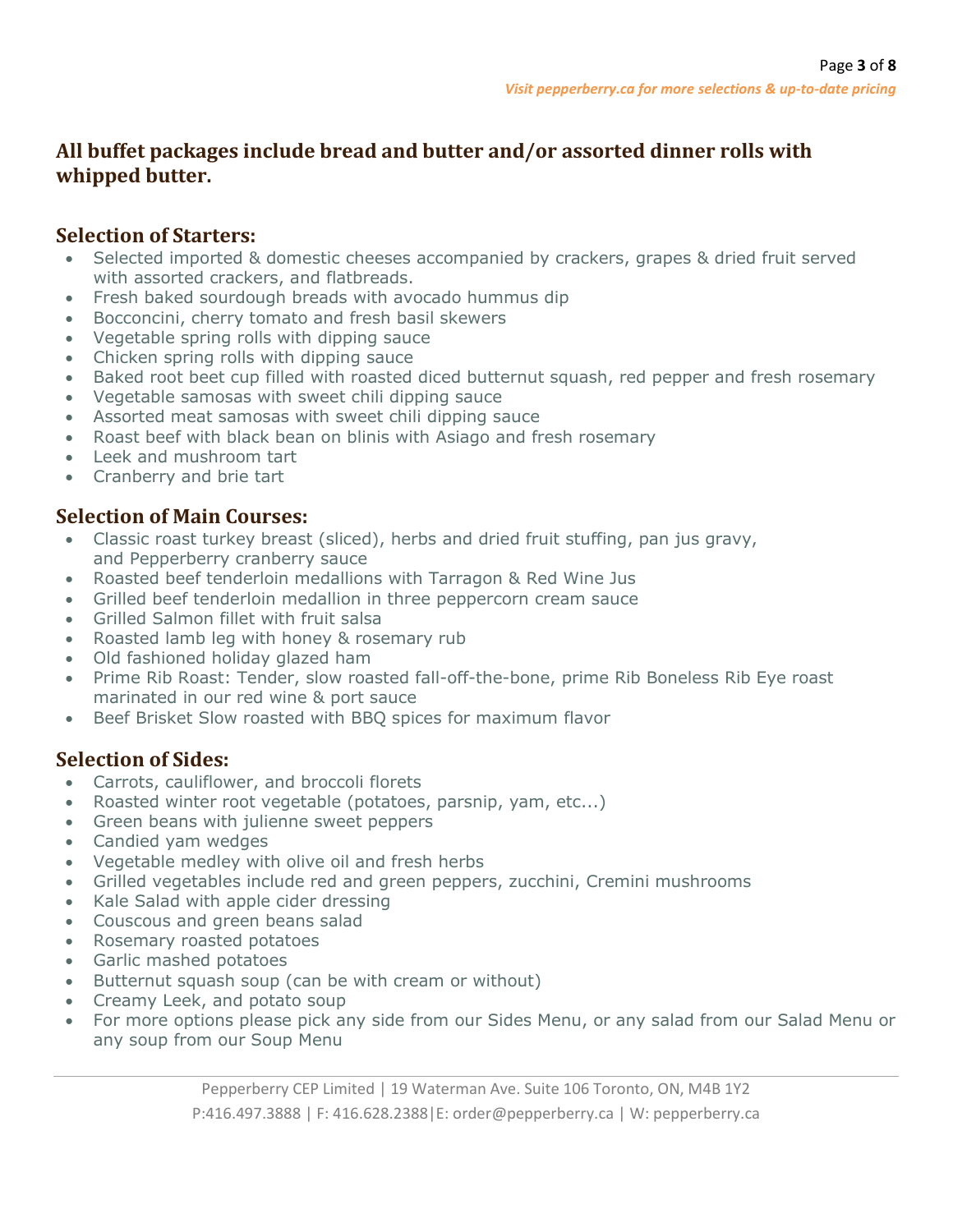## **Selection of Desserts:**

- Mini pastries and festive cookies
- Traditional pumpkin pie with cinnamon flavored whipped cream
- Cranberry butter tarts
- Candy cane brownies, mini pastries & tarts
- Tiramisu shots
- Assorted festive cookies and biscotti
- Fresh baked Apple strudel with crème anglaise
- Seasonal fruits platter
- Cheesecake slices
- Pumpkin pie mini tarts
- Double chocolate tarts

# **Holiday Receptions**

**Please refer to our regular menu or let us know if you want us to customize your hors d'oeuvres menu to suit your function.**

\* Special Order Gluten-Free options are available & maybe subject to additional charges.

# **St. Patrick's Day Menu**

# **Corned Beef Meal**

Savory corned beef brisket with traditional trimmings of potatoes, carrots and cabbage slowly simmered in a Worcestershire sauce and dry mustard sauce. **\$20.00 per person (min 6)**

## **Gourmet Bangers & Mash**

Grilled Plum Sausages served on a pile of mash potatoes and lovely spoonful of gravy. **\$15.95 per person (min 6)**

## **Beef Stew**

A hearty slowly simmered traditional beef stew. **\$21.95 per person (min 6)**

## **Corned Beef Casserole**

A classic corned beef and cabbage casserole baked to perfection **\$23.95 per person (min 6)**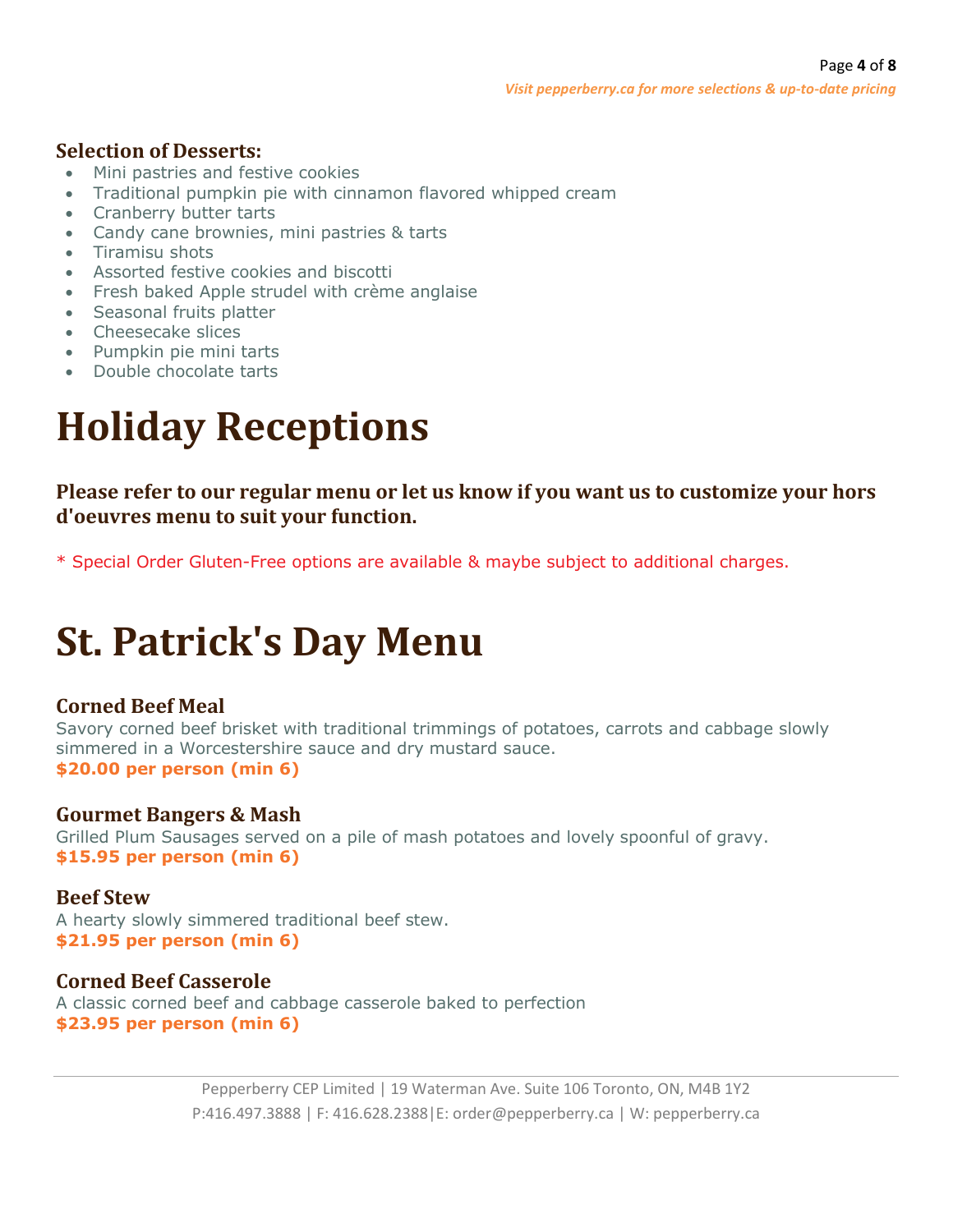#### **Fried Cabbage with Sausage**

Smoked Sausages stirred with cabbage and spices. **\$15.95 per person (min 6)**

#### **Lamb Stew with Guinness**

Seasoned lamb slowly simmered in Guinness stout **\$23.95 per person (min 6)**

#### **Irish Colcannon**

Slowly Cooked layered vegetables with potatoes **\$16.50 per person (min 6)**

#### **Irish Lasagna**

Baked Layers of noodles, Minced Beef, Ricotta cheese and mozzarella cheese. **\$15.95 per person (min 6) - MULTIPLES OF 6**

#### **Irish Roasted Salmon**

Marinated Salmon Fillets grilled to perfection served with a broccoli and cauliflower salad. **\$21.95 per person (min 6)**

#### **Purple Cabbage & Pecan Salad**

Deliciously mixed purple cabbage and pecans, topped with scallions served with a vinegar and soy sauce home made dressing. **\$6.95 per person (min 6)**

#### **Dublin Coddle**

Slowly oven-baked sausages, bacon, onions and potatoes **\$15.95per person (min 6)**

#### **Traditional Irish Shepherd's Pie**

The Traditional Irish Shepherd's Pie is made with lean ground beef, carrots and mashed potatoes. **\$13.15 per person (min 6) - MULTIPLES OF 6 available with Lamb \$17.95 per person (min 6) - MULTIPLES OF 6**

#### **Boxty**

Traditional flatten potato cakes. **\$6.95 per person (min 6)**

#### **Honey Glazed Corned Beef**

Honey glazed corned beef baked to perfection served with poached carrots & cabbage. **\$22.95 per person (min 6)**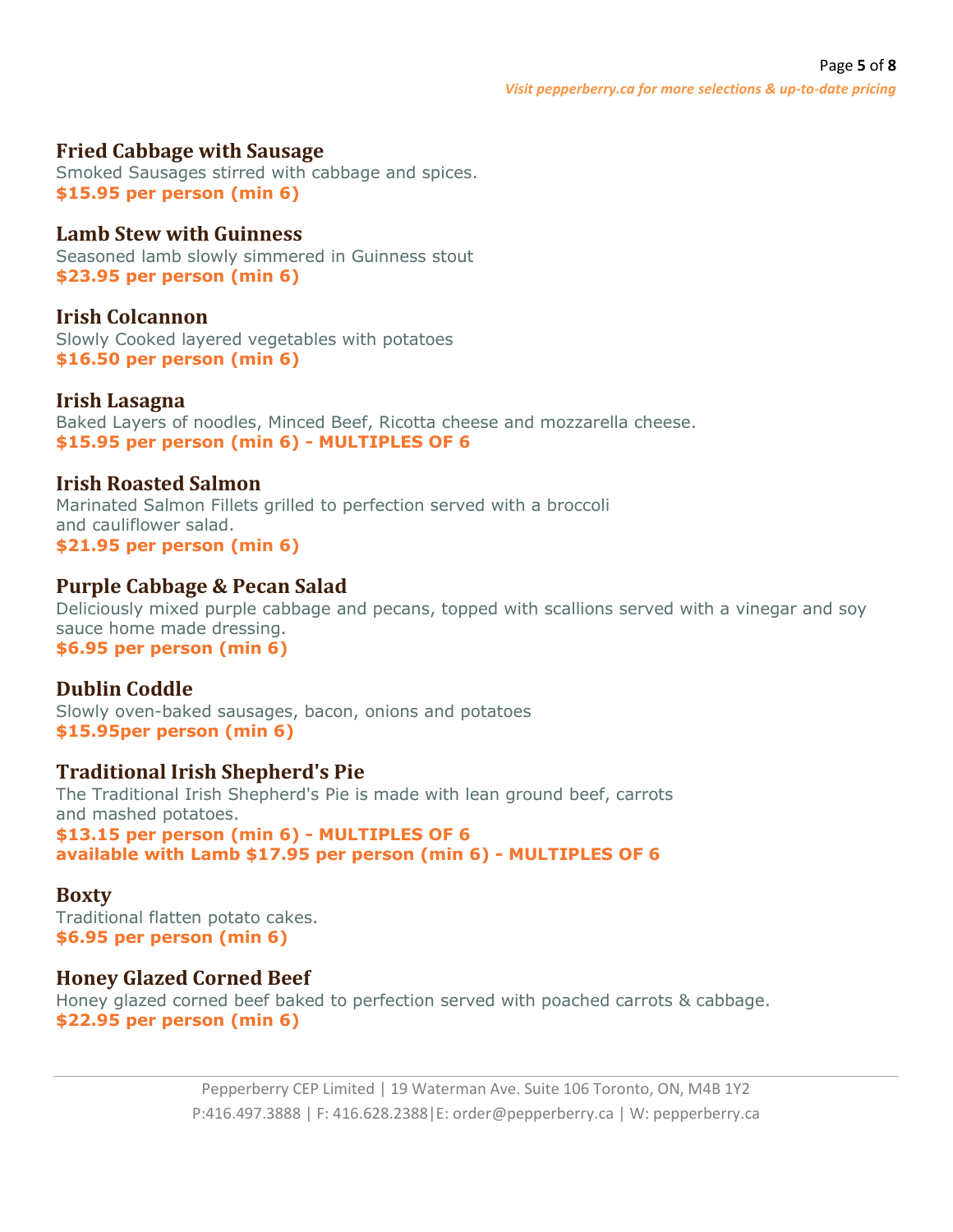#### **Vegetarian Irish Stew**

A mix of diced carrots, turnips, celery and red lentils simmered to a delicious taste. **\$15.95 per person (min 6)**

**\* Please place your orders no later than 3 PM to ensure availability. \* Special Order Gluten-Free & Vegan options are available & maybe subject to additional charges.**

# **Halloween Menu**

# **Hors D' Oeuvres**

**Eye Ball Mini Baked Potatoes (by the dozen) \$28.45 per dozen (min 2 dz)**

**R.I.P Chicken Lollipop (by the dozen) \$36.00 per dozen (min 2 dz)**

**Mini Finger Spring Rolls (by the dozen) \$28.85 per dozen (min 2 dz)**

**Spider Cheese (by the dozen): Mozzarella with Black Olive spider served with Balsamic Reduction Vinegar \$48.00 per dozen (min 2 dz)**

**All Beef Mini Meat Eyeballs (by the dozen) - Served with bloody red Thai sauce. \$28.85 per dozen (min 2 dz)**

**Mummy finger Pizza: pizza fingers served with spicy bloody tomato dipping sauce. \$ 18.00 per person (min 10)**

**Gluten-Free Fingers** Assorted varieties, your choices of Chicken, Shrimp or Vegetarian (by the dozen) **\$32.45 per dozen (min 2 dz per type)**

**Spooky open face turkey sliders (by the dozen) \$48.00 per dozen (min 2 dz)**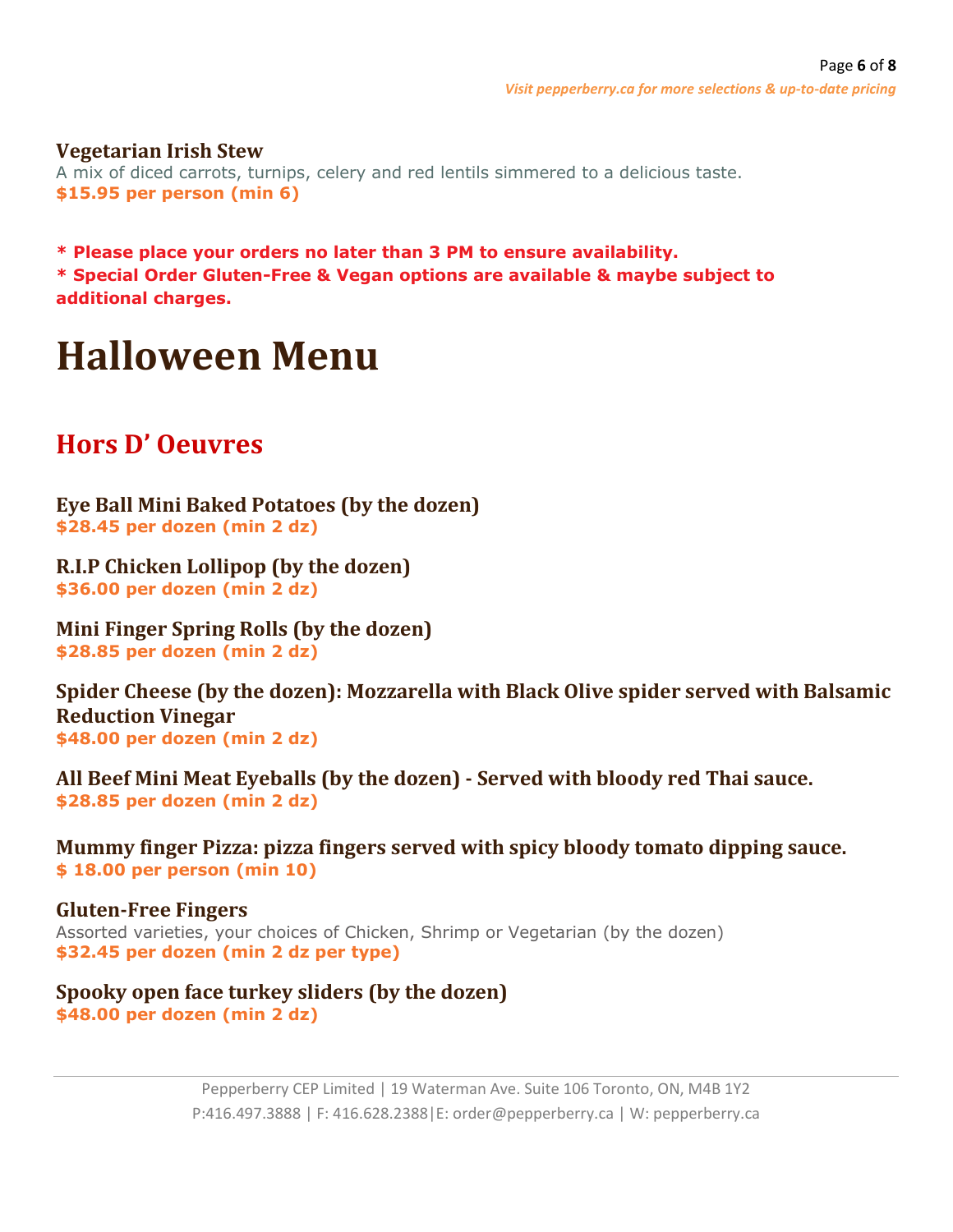**Soup Halloween Pumpkin Soup \$6.50 per person (min 8)**

# **Pastas**

**Ground Beef Jack-O-Lantern Pasta \$20.35 per person (min 10)**

**Seafood Jack-O-Lantern Pasta \$21.35 per person (min 10)**

**Eye Ball Chicken Pasta \$19.50 per person (min 10)**

**Eye Ball Vegetarian Pasta \$ 18.35 per person (min 10)**

**Green pasta with eyeballs \$16.95 per person (min 10)**

# **Cold Menu**

**Jack-O-Lantern Tea Sandwiches served with Potato Chips \$10.85 per person (min 6)**

**Olive Spider Potato Salad \$7.65 per person (min 10)**

**Boccocini Eyeballs Salad \$6.50 per person (min 10)**